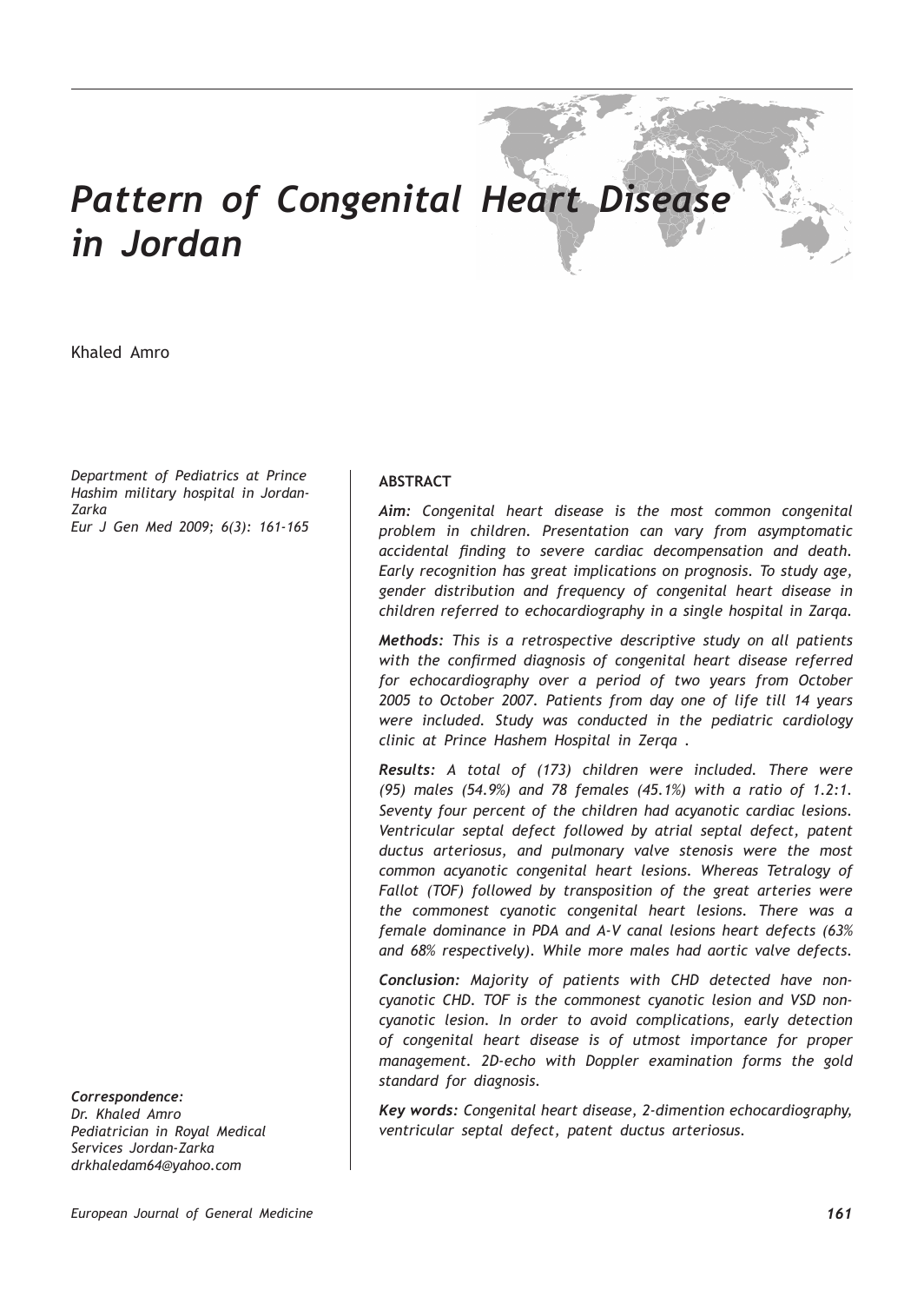# **INTRODUCTION**

Congenital heart disease (CHD) is the most common congenital problem in children accounting for nearly 25% of all congenital malformations (1). Early recognition of such diseases has great implications. Clinical presentation and deterioration may be sudden and can lead to death. Despite improved medical care CHD is considered one of the leading causes of neonatal mortality (2).

CHD may present in different ages from birth to adolescent age group (2). Most cases are asymptomatic and discovered during routine neonatal check ups (3). Other presentations can range from cyanosis, clubbing of fingers to full blown congestive heart failure (2,3).

CHD has not been studied thoroughly in Jordan as in other western and neighboring countries.

The purpose of this study is to present a single center experience in congenital heart disease at Prince Hashem Hospital in Zarqa and compare it to other countries.

### **MATERIAL and METHODS**

This is a retrospective chart review conducted in Pediatric echo-cardiac clinic from October, 2005 to October, 2007 in Prince Hashem hospital in Zarka/ Jordan. All children with the confirmed diagnosis of congenital heart disease were included. CHD is defined as the structural heart disease or intrathoracic great vessels that is actually or potentially of functional significance present at the time of birth even if there was a delay in detection, as defined by Mitchell et al. (4) One hundred and seventy three children were studied. Age ranged from day1 till 14 years of age.

Clinical data were reviewed. Consideration was given to total number of cases with CHD, age at diagnosis, sex distribution and type of CHD.

Patients with multiple congenital anomalies or syndromes were excluded. Premature babies were also excluded. Patients with acquired heart diseases as rheumatic heart or mitral valve prolapse were not included as well.

#### **RESULTS**

A total of (173) child was included. There were (95) males (54.9%) and 78 were females (45.1%) ,with a male: female ratio of 1.2 :1. One hundred and twenty seven children (74%) the total cases had acyanotic cardiac defects. Cyanotic heart defects were seen in 126 patients (26%). Ventricular septal defect followed by trial septal defect, patent ductus arteriosus, and pulmonary valve stenosis were the commonest acyanotic congenital heart lesion, 43.4%, 13.6%, 8.3%, 6.2% respectively. Whereas Tetralogy of fallot (9.5%) followed by transposition of the great arteries (5.5%) and tricuspid atresia (3.6%) were the commonest cyanotic congenital heart lesions as shown in (Table 1).

Figure 1 compares acyanotic and acyanotic congenital heart diseases. Female dominance of PDA and A-V canal lesions 63% and 68% of cases respectively were seen. Whereas a male dominance in the aortic valve lesions was seen.

#### **DISCUSSION**

Congenital heart diseases are an important group of diseases that cause great morbidity & mortality in children (5). Our aim was to show our experience and compare it to others. This study does not

| Cardiac lesions                          | <b>Number</b> | Percentage |
|------------------------------------------|---------------|------------|
| Ventricular Septal Defect                | 75            | 43.4%      |
| Atrial septal defect                     | 22            | 13.6%      |
| Patent Ductus arteriosus                 | 14            | 8.3%       |
| Pulmonary valve stenosis                 | 10            | 6.2%       |
| Aortic valve stenosis                    | 6             | 4.3%       |
| Tetralogy of Fallot                      | 16            | 9.5%       |
| Transposition of great arteries          | 9             | 5.5%       |
| Complex CHD                              | 4             | 2.25       |
| Tricuspid Atresia                        | 6             | 3.65       |
| Complete atrio-ventricular septal defect | 6             | 3.6%       |
| Coarctation of aorta                     | 5             | 3.4%       |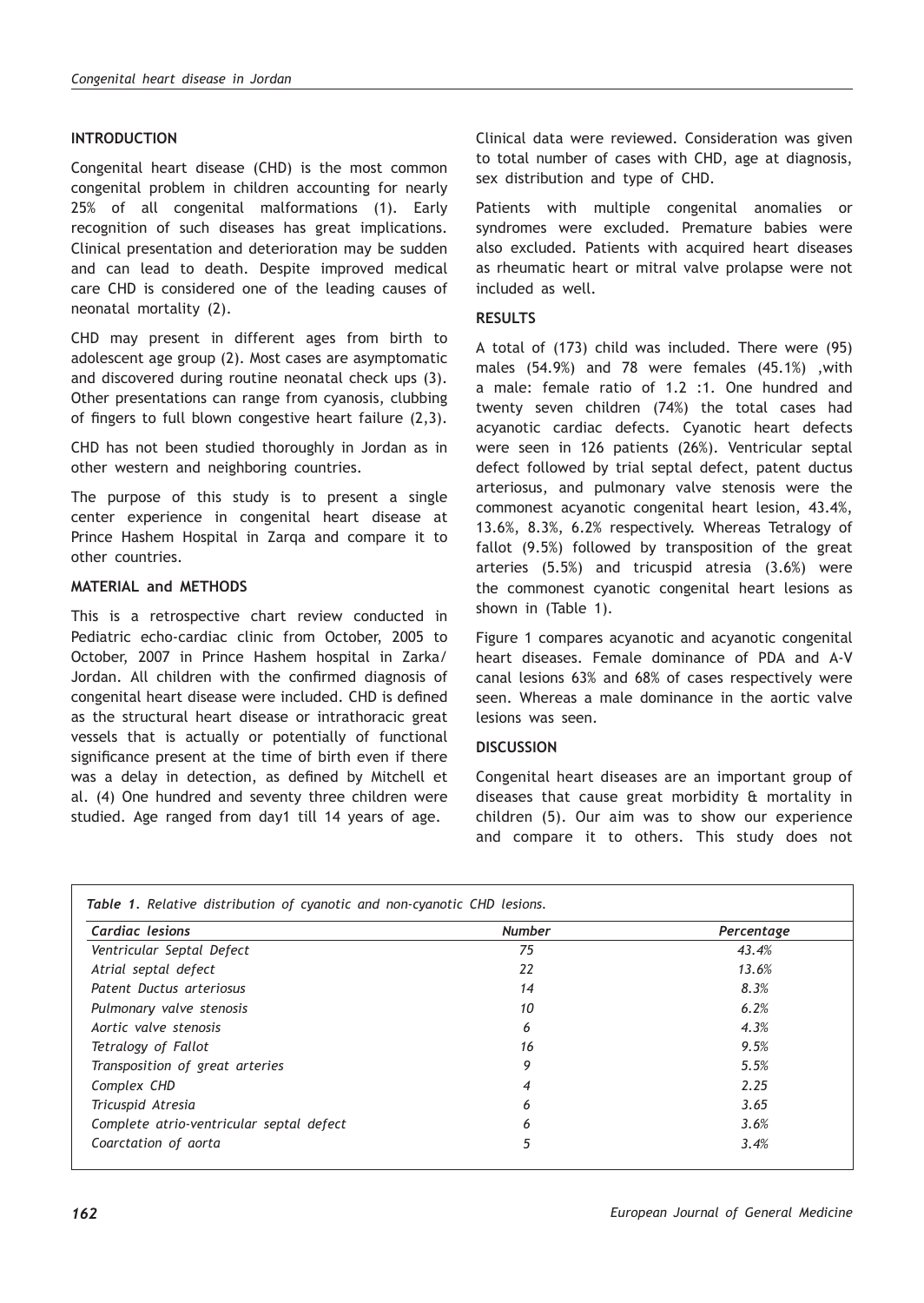

*Figure 1. Type of Congenital heart disease.*

give true incidence and prevalence of CHD in total population since it is confined to Prince Hashem hospital only, and this needs to be done on a larger scale. It is generally accepted that the improvement of diagnosis, attention or awareness among general pediatrician and early referral to pediatric cardiologists has resulted in an increase of reported prevalence of CHD (2,5).

The present study indicates that CHD is an important pediatric cardiac problem in our study group. To the best of our knowledge there are no other local studies and reports about cases of CHD at Al – Zarqa governate. There were (173) cases, 95 were male (54.9 %) of CHD and 78 (45.1%) females, Male to

female ratio is 1.2:1. This is slightly higher than that shown by other studies of equal frequency (6).

Seventy four percent of cases were acyanotic CHD and the remaining was cyanotic. This well correlated with international studies. It is inevitably that some cases would have escaped detection and referral which mainly includes neonates, born at home or who die without medical attention.

VSD is found to be the most common acyanotic CHD (43.4%) in our study. This is higher than what is reported in other studies as shown in Table 2 (7,8). Worldwide, VSD is the most common acyanotic CHD accounting for 25-30% of all CHD (9). This may be explained by the difference in genetic make up and ethnicity.

ASD ranked second in frequency accounting for 13.6%. Other studies have shown comparable results Table 2.

PDA was seen in 8.3% of cases. This is lower than that reported in Saudi Arabia and Denmark 10.4% and 12.5% respectively (7,10). The difference can be explained by the exclusion of all premature babies in our study.

| Types of CHD                                    | <b>Prince Hashem</b><br>Hospital | <b>Fuad Abbag</b><br>(Saudi Arabia) | Alberta Hertiage<br>pediatric cardiology<br>programe (Canada) | Mary K.M.Shann<br>(Taiwan) |
|-------------------------------------------------|----------------------------------|-------------------------------------|---------------------------------------------------------------|----------------------------|
| Ventricular Septal<br>Defect                    | 43.4%                            | 32.5%                               | 34.4%                                                         | 39.3%                      |
| Atrial septal<br>defect                         | 13.6%                            | 10.4%                               | 10.5%                                                         | 5.3%                       |
| <b>Patent Ductus</b><br>arteriosus              | 8.3%                             | 15.8%                               | 10.8%                                                         | 9.8%                       |
| Pulmonary valve<br>stenosis                     | 6.2%                             | 10.1%                               |                                                               | 2.5%                       |
| Aortic valve<br>stenosis                        | 4.3%                             | 2.7%                                |                                                               |                            |
| Tetralogy of Fallot                             | 9.5%                             | 4.5%                                | 10.2%                                                         | 12.3%                      |
| Transposition of<br>great arteries              | 5.5%                             | 1.5%                                | 5.1%                                                          | 5.3%                       |
| Complex CHD                                     | 2.25%                            | 2.7%                                | 3.5%                                                          | 5.0%                       |
| Tricuspid Atresia                               | 3.65%                            | 1.5%                                |                                                               | $\overline{\phantom{a}}$   |
| Complete atrio-<br>ventricular septal<br>defect | 3.6%                             |                                     | 4.4%                                                          |                            |
| Coarctation of<br>aorta                         | 3.4%                             | 3.3%                                |                                                               | 1.1%                       |
|                                                 |                                  |                                     |                                                               |                            |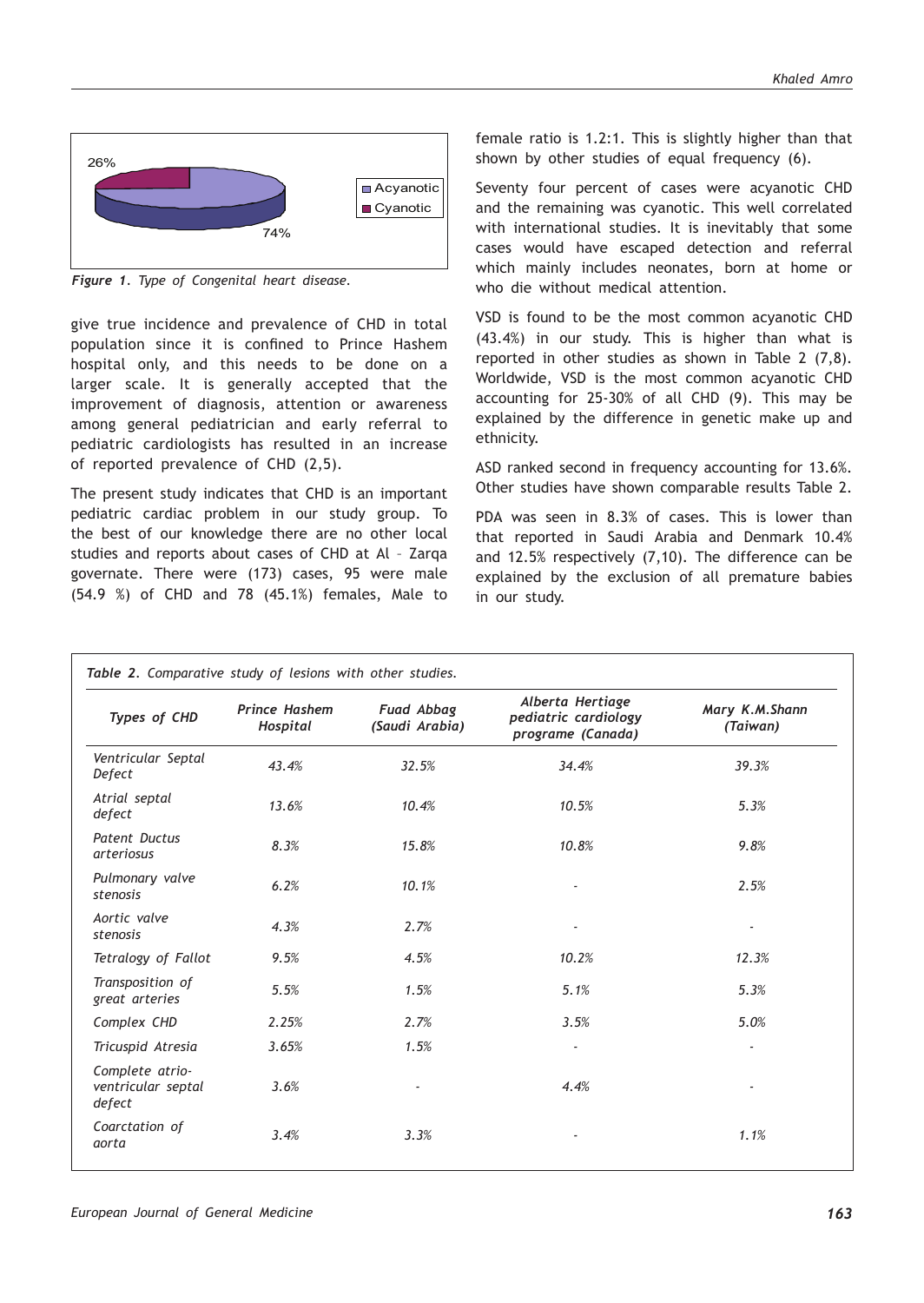There is a significant difference in the incidence of Coarctation of the aorta in developing countries as compared to that of developed countries (11,12). It is reported to be 3.4%, 3.3% and 1.1% in our study, Saudi Arabia and Taiwan respectively, as compared to 10.2% in Sweden (14). Shehan M from Taiwan suggested a probable explanation related to certain vitamin deficiencies in diet (8). We believe it might also be related to the later diagnosis of this entity in late adolescence which is an age group not included in our study.

Among the cyanotic lesion Tetralogy of Fallot was the commonest cyanotic congenital heart followed by transposition of the great arteries being 9.5% and 5.5% respectively. This is comparable to world wide incidences (5-7%) (7-9).

There was a female predominance in PDA and AV canal defect in 63% and 68% respectively in our study. This is consistent with that reported by Kenna in Liverpool15. Male predominance was seen in pulmonary stenosis. This is similar to that found in Alexandria, Egypt16. But contrasts other studies in United Kingdom and Saudi Arabia that have shown male predominance in aortic valve diseases and coarctation of the aorta (7,15).

The multifactorial etiology of CHD involves the chromosomal abnormality, maternal diabetes, smoking, teratogenic drug and maternal infection during early pregnancy (9,17) . These most likely can explain the difference in reported incidences in different countries.

CHD have a multifactorial nature of inheritance (17). This emphasizes the importance of genetic counseling to patients with family history of congenital heart diseases (17,18).

Our study should be a base for a national Pediatric cardiac database we recommend the continuity of statistical studies in all Jordanian hospitals. Echocardiography is considered gold standard for diagnosis of congenital heart disease. Early referral children with suspicion CHD to nearest Pediatric cardiac center for early treatment to improve the outcome.

In conclusion, this study gives only an overview of the pattern of congenital heart disease at Prince Hashim Military Hospital.

Majority of patients with congenital heart disease detected have non-cyanotic CHD. TOF is the commonest cyanotic lesion and VSD non-cyanotic lesion. In order to avoid complications early detection of congenital heart disease is of utmost importance for proper management.

2D-echo with Doppler examination forms the gold standard for diagnosis.

## *REFERENCES*

- *1. Aburawi E. The Burden of Congenital Heart Disease in Libya. Libyan J Med, AOP: 060902. 2006.*
- *2. Wren C, Richmond S, Donaldson L. Presentation of Congenital Heart Disease in Infancy: Implications for Routine Examination. Arch Dis.Child Fetal Neonatal Ed 1999; 80; 49-52.*
- *3. Kuehl KS, Loffredo CA, Ferencz C. Failure To Diagnose Congenital Heart Disease IN Infancy. Pediatrics 1999; 103: 743-7.*
- *4. Hoffman J, Kaplan S. The Incidence Of Congenital Heart Disease. Journal of American College Of Cardiol 2002; 39: 1890-900.*
- *5. Alabdulgader A. Congenital Heart Disease in 740 subjects: Epidemiological Aspects. Ann trop Paediatr 2001; 21: 111-8.*
- *6. Stephenson SS, G Sigfusson, JT Sverrisson etal. Congenital Heart defects in Iceland 1990-1999. Laeknabladid 2002; 88(4): 281-7.*
- *7. Abbag F, FRCPC. Pattern Of Congenital Heart Disease In The Southwestern Region Of Saudi Arabia. Ann. Saudi Med 1998; 18: 393-5.*
- *8. Shann M, MB. Congenital Heart Disease In Taiwan, Republic of China. Circulation 1969: 49.*
- *9. Nelson Text Book of Pediatrics.17th edition 2004: 1499- 502.*
- *10. Laursen HB. Some Epidemiological Aspects Of Congenital Heart Disease In Denmark. Acta Paediatr Scand 1980; 69: 619-24.*
- *11. Jaiyesimi F, Ruberu DK, Misra VK. Pattern Of Congenital Heart Disease In King fahd specialist Hospital, Buraidah. Ann. Saudi Med 1993; 13: 407-11.*
- *12. Venugopalan P, Agarwal AK, Johnston WJ, Riveria E. spread Of Heart diseases Seen In An Open-access Paediartic Echocardiography Clinic. Int J Cardiol 2002; 84: 211-6.*